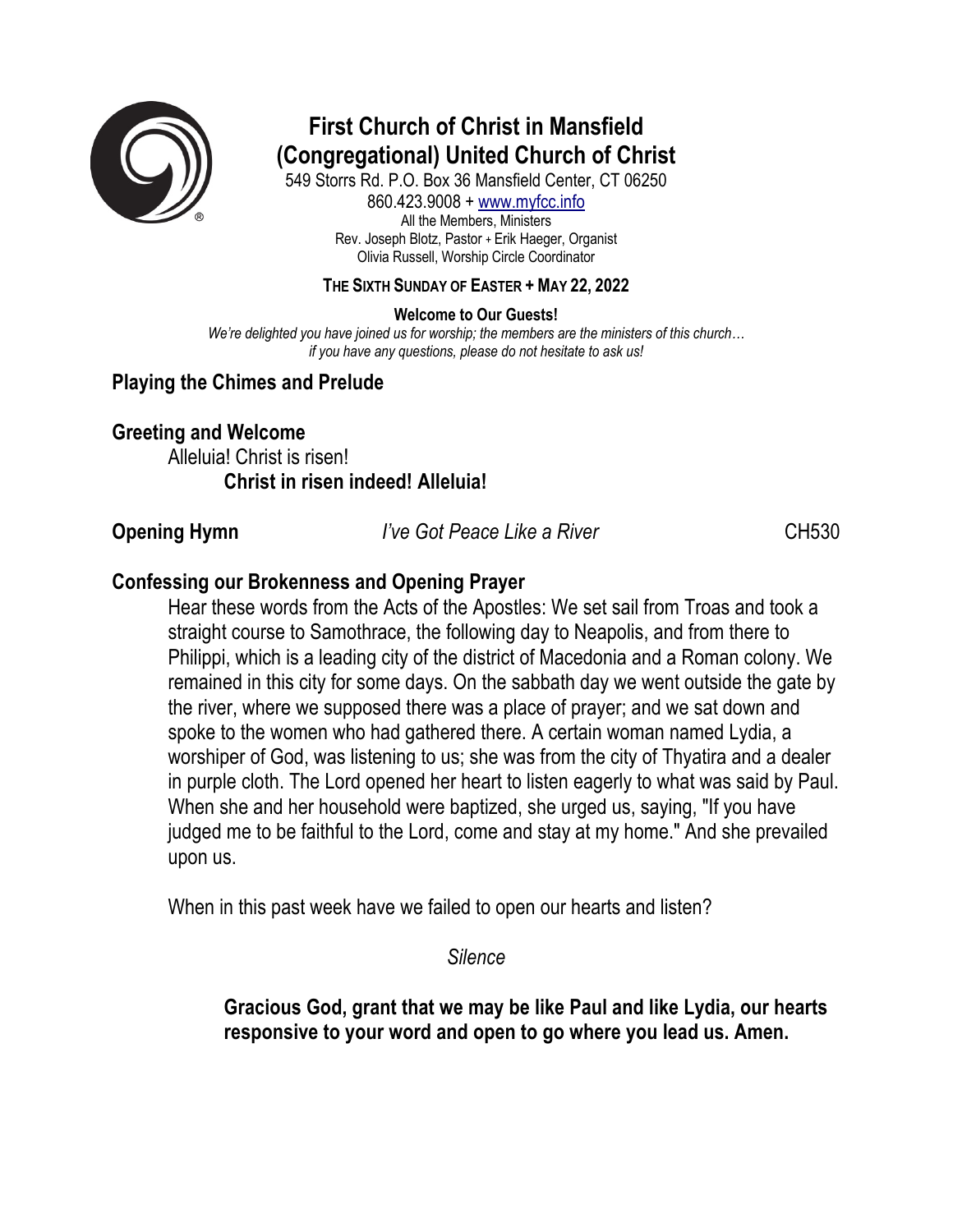

### **Christian Scripture** Revelation 21:10, 22-22:5

And in the spirit he carried me away to a great, high mountain and showed me the holy city Jerusalem coming down out of heaven from God. I saw no temple in the city, for its temple is the Lord God the Almighty and the Lamb. And the city has no need of sun or moon to shine on it, for the glory of God is its light, and its lamp is the Lamb. The nations will walk by its light, and the kings of the earth will bring their glory into it. Its gates will never be shut by day--and there will be no night there. People will bring into it the glory and the honor of the nations. But nothing unclean will enter it, nor anyone who practices abomination or falsehood, but only those who are written in the Lamb's book of life. Then the angel showed me the river of the water of life, bright as crystal, flowing from the throne of God and of the Lamb through the middle of the street of the city. On either side of the river is the tree of life with its twelve kinds of fruit, producing its fruit each month; and the leaves of the tree are for the healing of the nations. Nothing accursed will be found there any more. But the throne of God and of the Lamb will be in it, and his servants will worship him; they will see his face, and his name will be on their foreheads. And there will be no more night; they need no light of lamp or sun, for the Lord God will be their light, and they will reign forever and ever.

### **Psalter** Psalm 67: Now Thank We All Our God CH715

# **Gospel** John 14:23-29

Jesus answered him, "Those who love me will keep my word, and my Father will love them, and we will come to them and make our home with them. Whoever does not love me does not keep my words; and the word that you hear is not mine, but is from the Father who sent me. "I have said these things to you while I am still with you. But the Advocate, the Holy Spirit, whom the Father will send in my name, will teach you everything, and remind you of all that I have said to you. Peace I leave with you; my peace I give to you. I do not give to you as the world gives. Do not let your hearts be troubled, and do not let them be afraid. You heard me say to you, 'I am going away, and I am coming to you.' If you loved me, you would rejoice that I am going to the Father, because the Father is greater than I. And now I have told you this before it occurs, so that when it does occur, you may believe.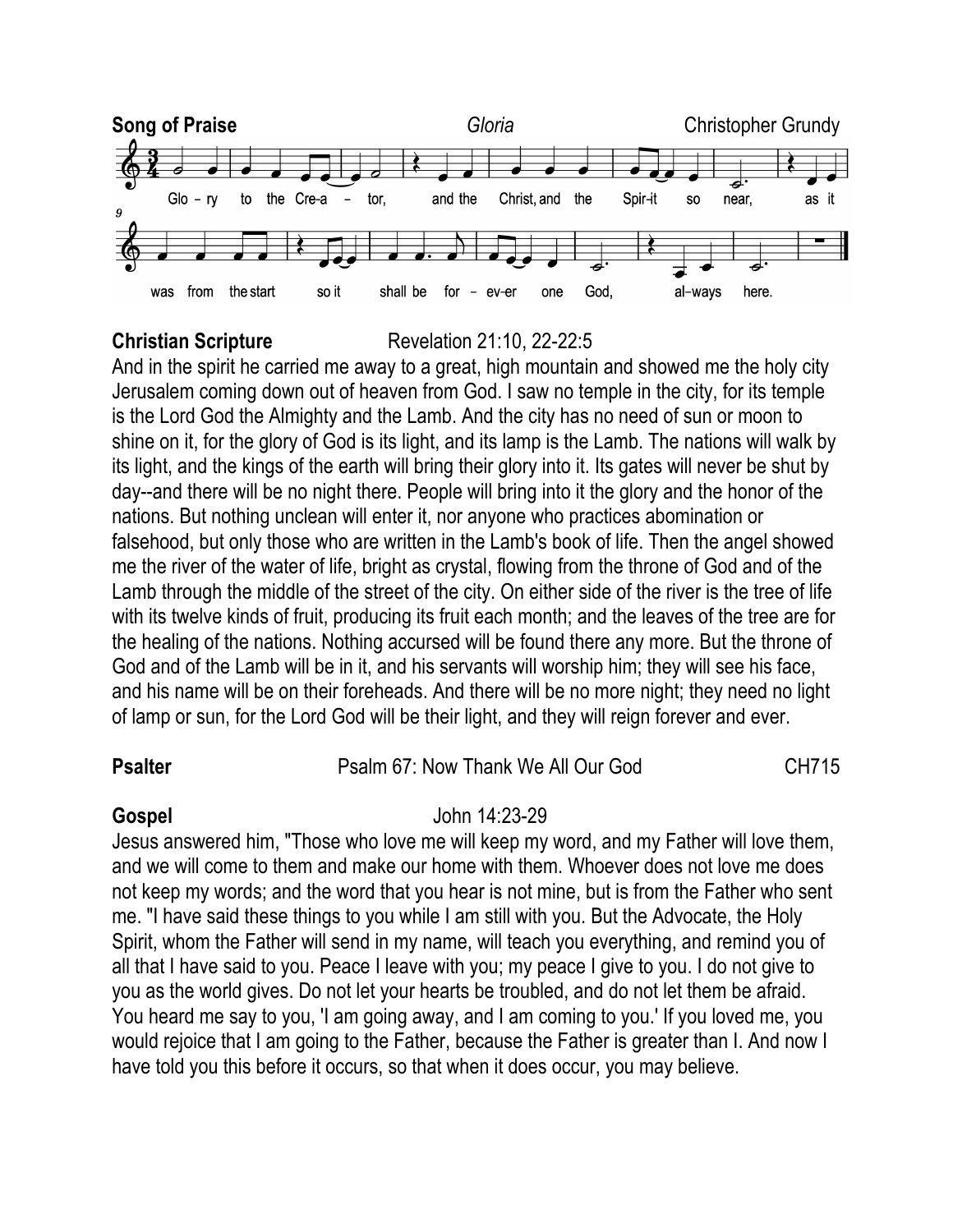# **Reflection**



# **Prayers of the People and the Prayer of Jesus**

*Please pray the Prayer of Jesus in whatever language is most comfortable for you.*

*The following are offered as examples…*

**Our Father/Mother/Creator, who art in heaven, hallowed be thy name. Thy kingdom come. Thy will be done on earth, as it is in heaven. Give us this day our daily bread, and forgive us our debts/sins/trespasses, as we forgive our debtors/those who sin/trespass against us. And lead us not into temptation, but deliver us from evil. For thine is the kingdom, and the power, and the glory, forever. Amen.**

**Musical Offering** *Shall We Gather at the River* **Robert Lowry** 

*First Church of Christ in Mansfield UCC. Box 36. Mansfield Center, CT 06250, or given online at www.myfcc.info*

*Offerings may be placed in passed plates, mailed to:* 

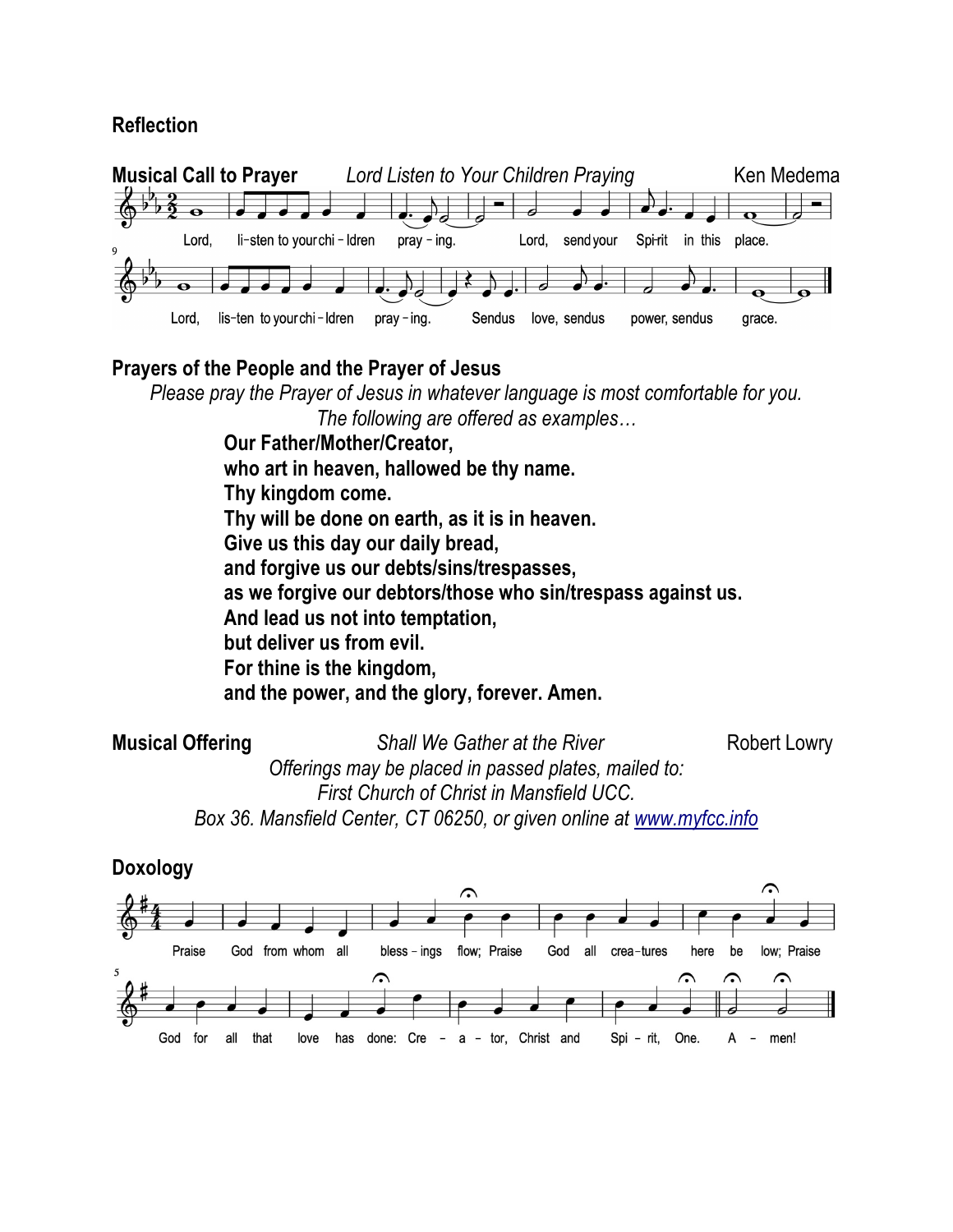# **Prayer of Dedication**

**Lord Jesus, you break bread and we recognize you; you are the fire that burns within us. Use us and these gifts to light the world. Amen.**

**Hymn** *Let There Be Peace on Earth* CH677

# **Benediction**

Alleluia! Christ is risen! **Christ in risen indeed! Alleluia!** May the peace of Christ be with you always! **And also with you!**